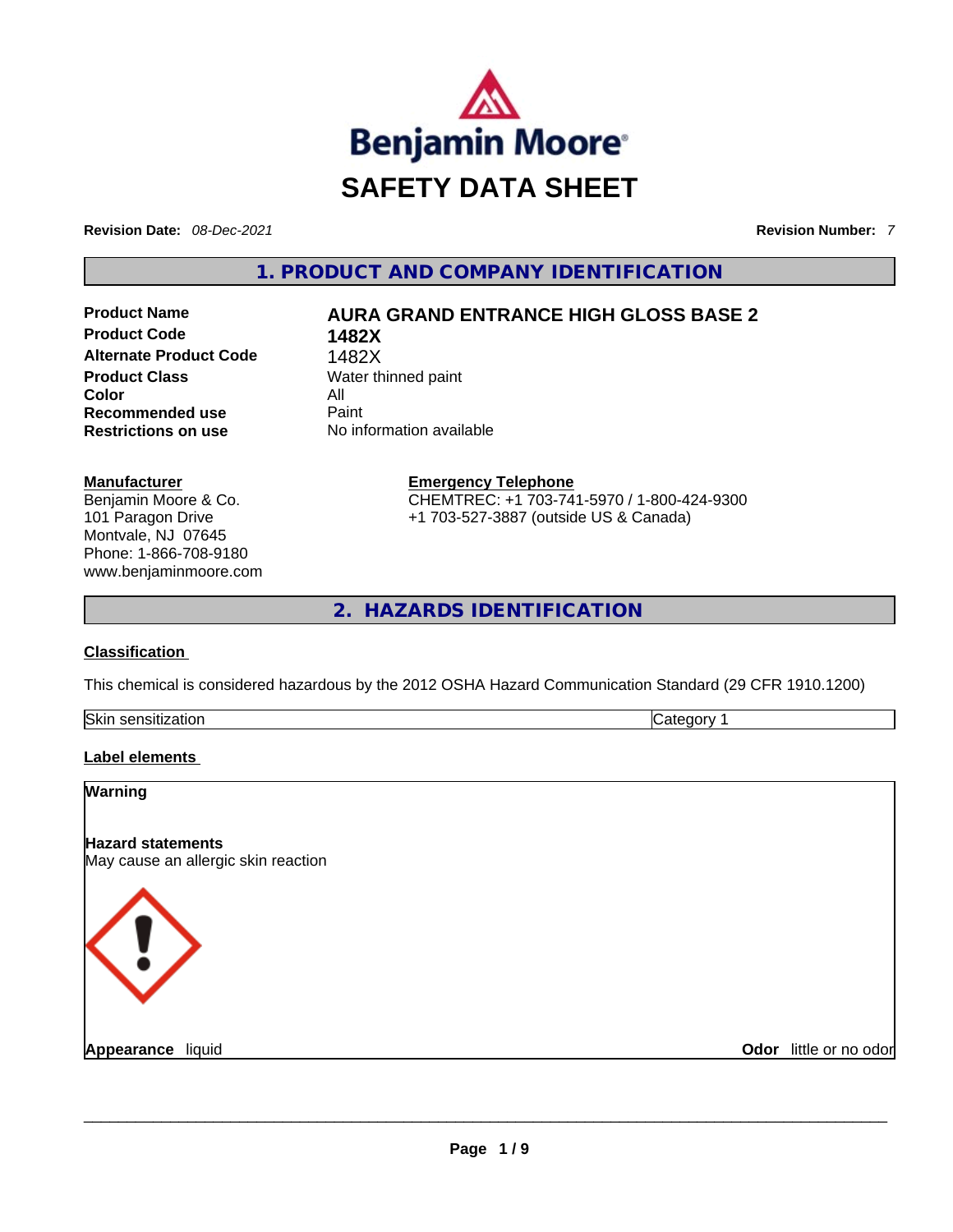#### **Precautionary Statements - Prevention**

Avoid breathing dust/fume/gas/mist/vapors/spray Contaminated work clothing should not be allowed out of the workplace Wear protective gloves

#### **Skin**

IF ON SKIN: Wash with plenty of soap and water If skin irritation or rash occurs: Get medical advice/attention Wash contaminated clothing before reuse

#### **Precautionary Statements - Disposal**

Dispose of contents/container to an approved waste disposal plant

# **Hazards not otherwise classified (HNOC)**

Not applicable

# **Other information**

No information available

Avoid breathing vapors or mists

**WARNING:** This product contains isothiazolinone compounds at levels of <0.1%. These substances are biocides commonly found in most paints and a variety of personal care products as a preservative. Certain individuals may be sensitive or allergic to these substances, even at low levels.

# **3. COMPOSITION INFORMATION ON COMPONENTS**

| <b>Chemical name</b>                    | CAS No.    | Weight-%      |
|-----------------------------------------|------------|---------------|
| Titanium dioxide                        | 13463-67-7 | $10 -$<br>-15 |
| Polyalkylene glycol alkyl ether         |            |               |
| Tetramethyl-5-decyne-4,7-diol, 2,4,7,9- | 126-86-3   | - 0.5         |

|                                                  | 4. FIRST AID MEASURES                                                                                                                                                                                                               |
|--------------------------------------------------|-------------------------------------------------------------------------------------------------------------------------------------------------------------------------------------------------------------------------------------|
| <b>General Advice</b>                            | No hazards which require special first aid measures.                                                                                                                                                                                |
| <b>Eye Contact</b>                               | Rinse thoroughly with plenty of water for at least 15 minutes and consult a<br>physician.                                                                                                                                           |
| <b>Skin Contact</b>                              | Wash off immediately with soap and plenty of water while removing all<br>contaminated clothes and shoes. If skin irritation persists, call a physician. Wash<br>clothing before reuse. Destroy contaminated articles such as shoes. |
| <b>Inhalation</b>                                | Move to fresh air. If symptoms persist, call a physician.                                                                                                                                                                           |
| Ingestion                                        | Clean mouth with water and afterwards drink plenty of water. Consult a physician<br>if necessary.                                                                                                                                   |
| <b>Most Important</b><br><b>Symptoms/Effects</b> | May cause allergic skin reaction.                                                                                                                                                                                                   |
|                                                  |                                                                                                                                                                                                                                     |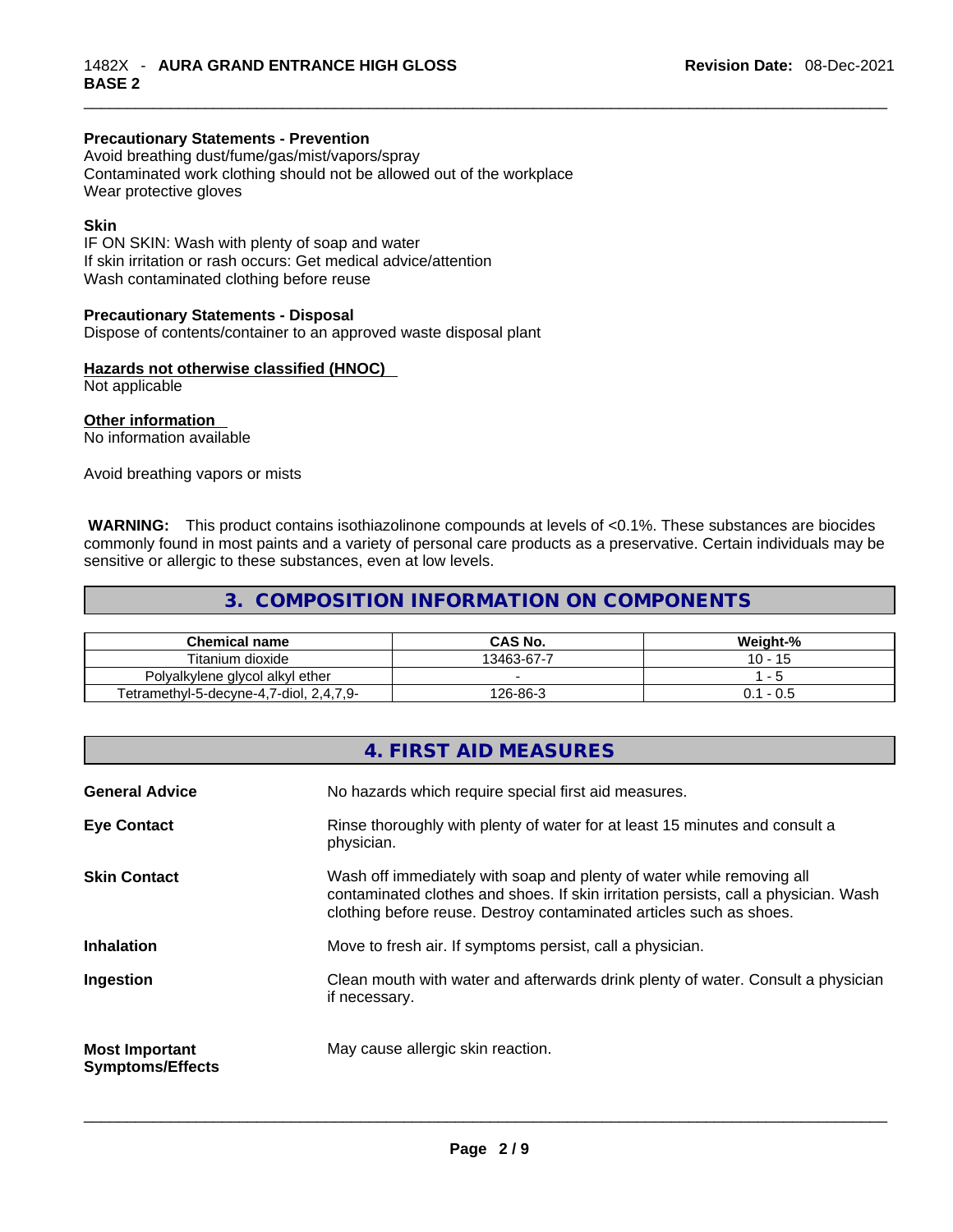| <b>Notes To Physician</b>                                                        |                                                               | Treat symptomatically.                                |                                                                      |                                                                                                                 |
|----------------------------------------------------------------------------------|---------------------------------------------------------------|-------------------------------------------------------|----------------------------------------------------------------------|-----------------------------------------------------------------------------------------------------------------|
|                                                                                  |                                                               | 5. FIRE-FIGHTING MEASURES                             |                                                                      |                                                                                                                 |
|                                                                                  | <b>Suitable Extinguishing Media</b>                           |                                                       | circumstances and the surrounding environment.                       | Use extinguishing measures that are appropriate to local                                                        |
|                                                                                  |                                                               | Protective equipment and precautions for firefighters | and full protective gear.                                            | As in any fire, wear self-contained breathing apparatus<br>pressure-demand, MSHA/NIOSH (approved or equivalent) |
|                                                                                  | <b>Specific Hazards Arising From The Chemical</b>             |                                                       | Closed containers may rupture if exposed to fire or<br>extreme heat. |                                                                                                                 |
|                                                                                  | <b>Sensitivity to mechanical impact</b>                       |                                                       | No.                                                                  |                                                                                                                 |
|                                                                                  | Sensitivity to static discharge                               |                                                       | No                                                                   |                                                                                                                 |
| <b>Flash Point Data</b><br>Flash point (°F)<br>Flash Point (°C)<br><b>Method</b> |                                                               |                                                       | Not applicable<br>Not applicable<br>Not applicable                   |                                                                                                                 |
| <b>Flammability Limits In Air</b>                                                |                                                               |                                                       |                                                                      |                                                                                                                 |
|                                                                                  | Lower flammability limit:<br><b>Upper flammability limit:</b> |                                                       | Not applicable<br>Not applicable                                     |                                                                                                                 |
| <b>NFPA</b>                                                                      | Health: 1                                                     | Flammability: 0                                       | Instability: 0                                                       | <b>Special: Not Applicable</b>                                                                                  |
| <b>NFPA Legend</b><br>0 - Not Hazardous<br>1 - Slightly                          |                                                               |                                                       |                                                                      |                                                                                                                 |

- 
- 2 Moderate
- 3 High
- 4 Severe

*The ratings assigned are only suggested ratings, the contractor/employer has ultimate responsibilities for NFPA ratings where this system is used.* 

*Additional information regarding the NFPA rating system is available from the National Fire Protection Agency (NFPA) at www.nfpa.org.* 

# **6. ACCIDENTAL RELEASE MEASURES**

| <b>Personal Precautions</b>      | Avoid contact with skin, eyes and clothing. Ensure adequate ventilation.                             |
|----------------------------------|------------------------------------------------------------------------------------------------------|
| <b>Other Information</b>         | Prevent further leakage or spillage if safe to do so.                                                |
| <b>Environmental precautions</b> | See Section 12 for additional Ecological Information.                                                |
| <b>Methods for Cleaning Up</b>   | Soak up with inert absorbent material. Sweep up and shovel into suitable<br>containers for disposal. |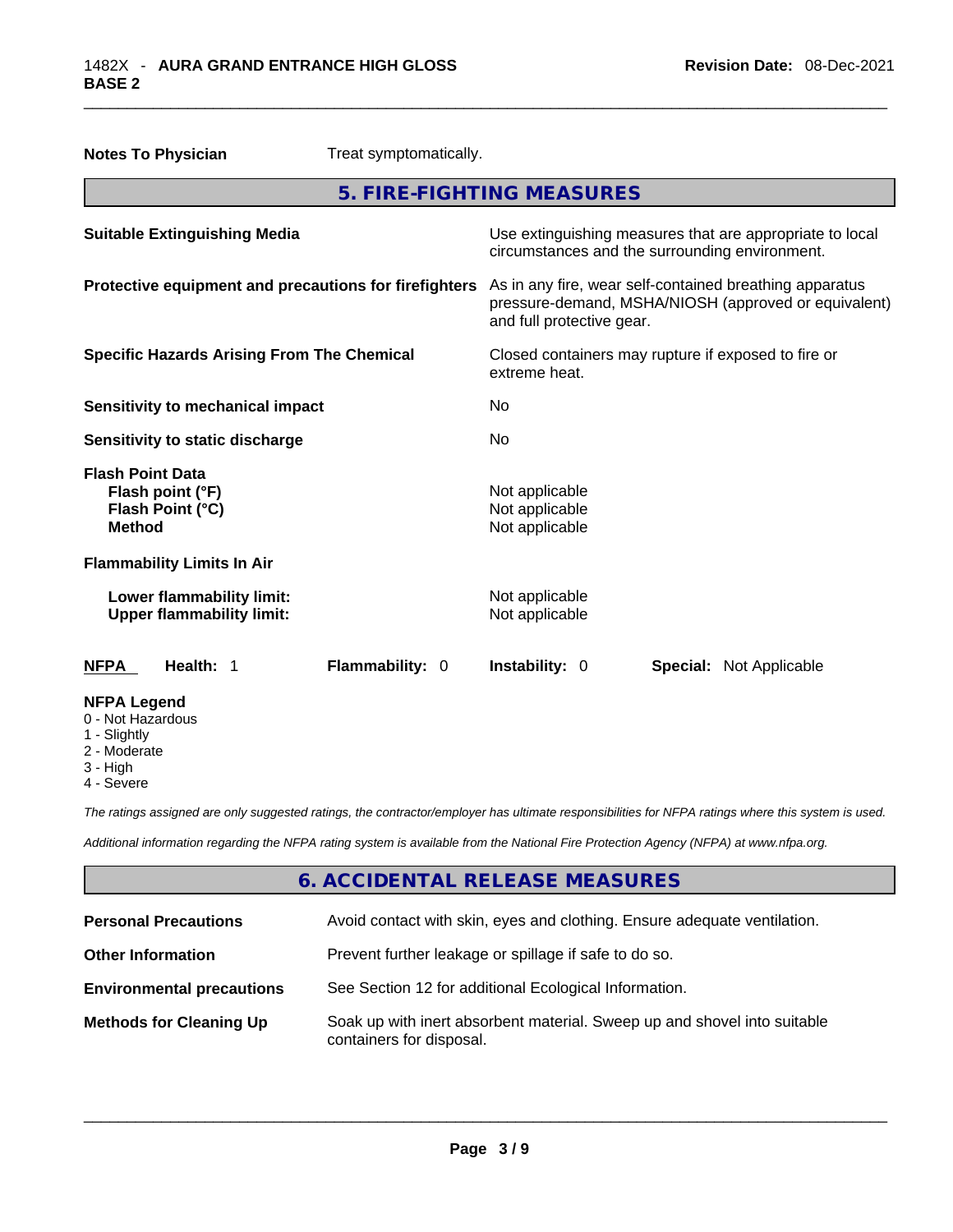|                               | 7. HANDLING AND STORAGE                                                                                                                                                          |
|-------------------------------|----------------------------------------------------------------------------------------------------------------------------------------------------------------------------------|
| <b>Handling</b>               | Avoid contact with skin, eyes and clothing. Avoid breathing vapors, spray mists or<br>sanding dust. In case of insufficient ventilation, wear suitable respiratory<br>equipment. |
| <b>Storage</b>                | Keep container tightly closed. Keep out of the reach of children.                                                                                                                |
| <b>Incompatible Materials</b> | No information available                                                                                                                                                         |
|                               | 8. EXPOSURE CONTROLS/PERSONAL PROTECTION                                                                                                                                         |

## **Exposure Limits**

| $  -$<br>.<br>янсаг<br>пане                           | "                   | <b>DEI</b><br>$\overline{\phantom{a}}$<br>-- |
|-------------------------------------------------------|---------------------|----------------------------------------------|
| $\sim$<br>∣ita<br>1.11<br>aloxide -<br>יי ה<br>,,,,,, | TWA.<br>,,,,<br>. . | ma <sub>0</sub><br>' WL<br>.                 |

# **Legend**

ACGIH - American Conference of Governmental Industrial Hygienists Exposure Limits OSHA - Occupational Safety & Health Administration Exposure Limits N/E - Not Established

| <b>Engineering Measures</b> |  | Ensure adequate ventilation, especially in confined areas. |  |
|-----------------------------|--|------------------------------------------------------------|--|
|-----------------------------|--|------------------------------------------------------------|--|

#### **Personal Protective Equipment**

| <b>Eye/Face Protection</b>    | Safety glasses with side-shields.                                        |
|-------------------------------|--------------------------------------------------------------------------|
| <b>Skin Protection</b>        | Protective gloves and impervious clothing.                               |
| <b>Respiratory Protection</b> | In case of insufficient ventilation wear suitable respiratory equipment. |
|                               |                                                                          |
| <b>Hygiene Measures</b>       | Avoid contact with skin, eyes and clothing. Remove and wash contaminated |
|                               | clothing before re-use. Wash thoroughly after handling.                  |

# **9. PHYSICAL AND CHEMICAL PROPERTIES**

| $9.6 - 9.7$<br>Density (Ibs/gal)<br><b>Specific Gravity</b><br>$1.15 - 1.17$<br>No information available<br>рH<br>No information available<br><b>Viscosity (cps)</b><br>No information available<br>Solubility(ies)<br>No information available<br><b>Water solubility</b><br>No information available<br><b>Evaporation Rate</b><br>No information available<br>Vapor pressure<br>No information available<br>Vapor density<br>Wt. % Solids<br>40 - 50<br>$30 - 40$<br>Vol. % Solids<br>Wt. % Volatiles<br>$50 - 60$<br>$60 - 70$<br>Vol. % Volatiles<br>< 50<br><b>VOC Regulatory Limit (g/L)</b><br>212<br><b>Boiling Point (°F)</b> | Appearance<br>Odor<br><b>Odor Threshold</b> | liquid<br>little or no odor<br>No information available |
|-----------------------------------------------------------------------------------------------------------------------------------------------------------------------------------------------------------------------------------------------------------------------------------------------------------------------------------------------------------------------------------------------------------------------------------------------------------------------------------------------------------------------------------------------------------------------------------------------------------------------------------------|---------------------------------------------|---------------------------------------------------------|
|-----------------------------------------------------------------------------------------------------------------------------------------------------------------------------------------------------------------------------------------------------------------------------------------------------------------------------------------------------------------------------------------------------------------------------------------------------------------------------------------------------------------------------------------------------------------------------------------------------------------------------------------|---------------------------------------------|---------------------------------------------------------|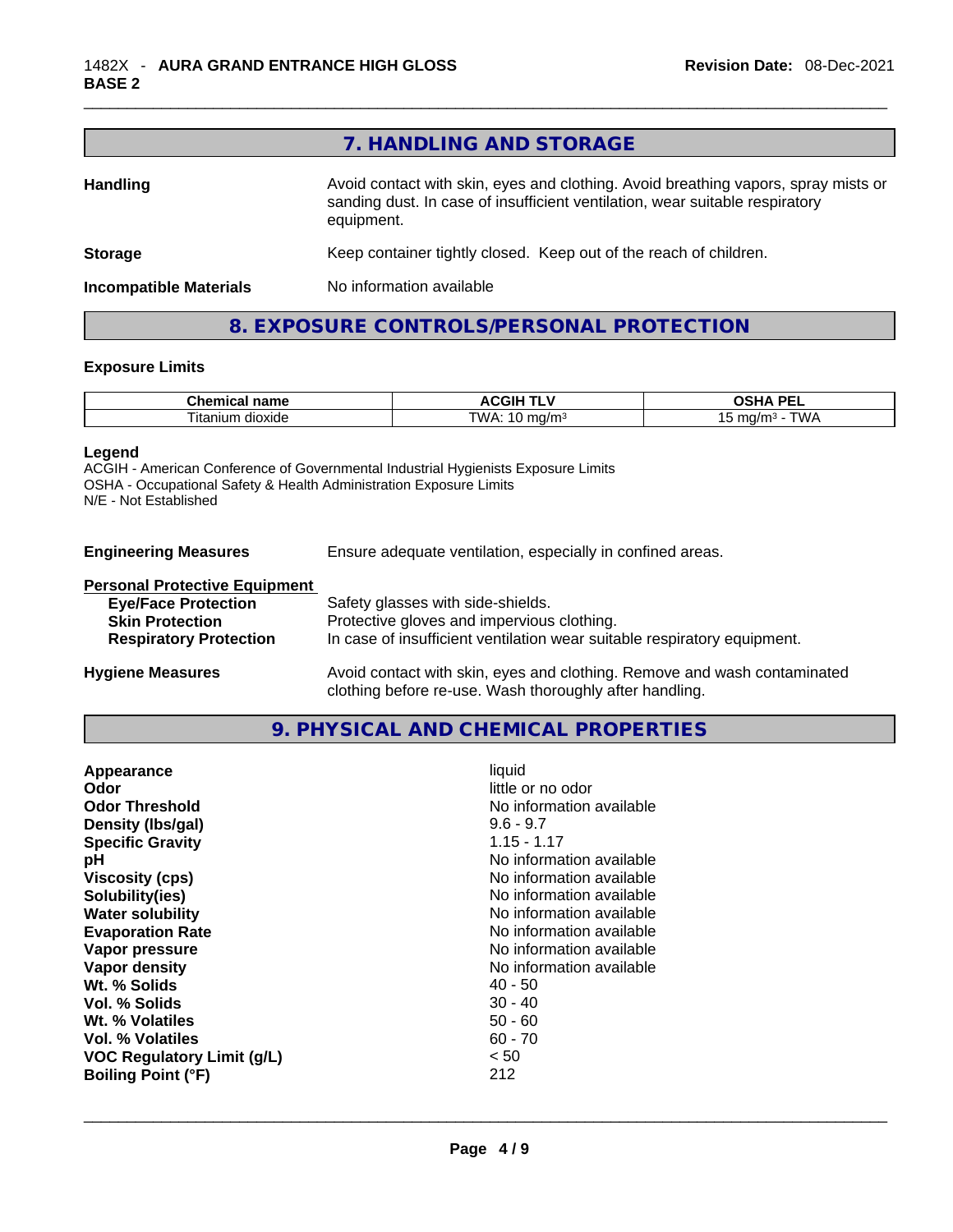| <b>Boiling Point (°C)</b>            | 100                      |
|--------------------------------------|--------------------------|
| Freezing point (°F)                  | 32                       |
| <b>Freezing Point (°C)</b>           | 0                        |
| Flash point (°F)                     | Not applicable           |
| Flash Point (°C)                     | Not applicable           |
| <b>Method</b>                        | Not applicable           |
| Flammability (solid, gas)            | Not applicable           |
| <b>Upper flammability limit:</b>     | Not applicable           |
| Lower flammability limit:            | Not applicable           |
| <b>Autoignition Temperature (°F)</b> | No information available |
| <b>Autoignition Temperature (°C)</b> | No information available |
| Decomposition Temperature (°F)       | No information available |
| Decomposition Temperature (°C)       | No information available |
| <b>Partition coefficient</b>         | No information available |

# **10. STABILITY AND REACTIVITY**

| <b>Reactivity</b>                         | Not Applicable                           |
|-------------------------------------------|------------------------------------------|
| <b>Chemical Stability</b>                 | Stable under normal conditions.          |
| <b>Conditions to avoid</b>                | Prevent from freezing.                   |
| <b>Incompatible Materials</b>             | No materials to be especially mentioned. |
| <b>Hazardous Decomposition Products</b>   | None under normal use.                   |
| <b>Possibility of hazardous reactions</b> | None under normal conditions of use.     |

# **11. TOXICOLOGICAL INFORMATION**

| Information on likely routes of exposure<br>Eye contact, skin contact and inhalation.                                                                                                                                                                                         |
|-------------------------------------------------------------------------------------------------------------------------------------------------------------------------------------------------------------------------------------------------------------------------------|
|                                                                                                                                                                                                                                                                               |
|                                                                                                                                                                                                                                                                               |
|                                                                                                                                                                                                                                                                               |
|                                                                                                                                                                                                                                                                               |
| No information available                                                                                                                                                                                                                                                      |
| Symptoms related to the physical, chemical and toxicological characteristics                                                                                                                                                                                                  |
| No information available                                                                                                                                                                                                                                                      |
| Delayed and immediate effects as well as chronic effects from short and long-term exposure                                                                                                                                                                                    |
| May cause slight irritation.<br>Prolonged skin contact may cause skin irritation and/or dermatitis. May cause<br>sensitization by skin contact.<br>Inhalation of vapors in high concentration may cause irritation of respiratory<br>system. Avoid breathing vapors or mists. |
|                                                                                                                                                                                                                                                                               |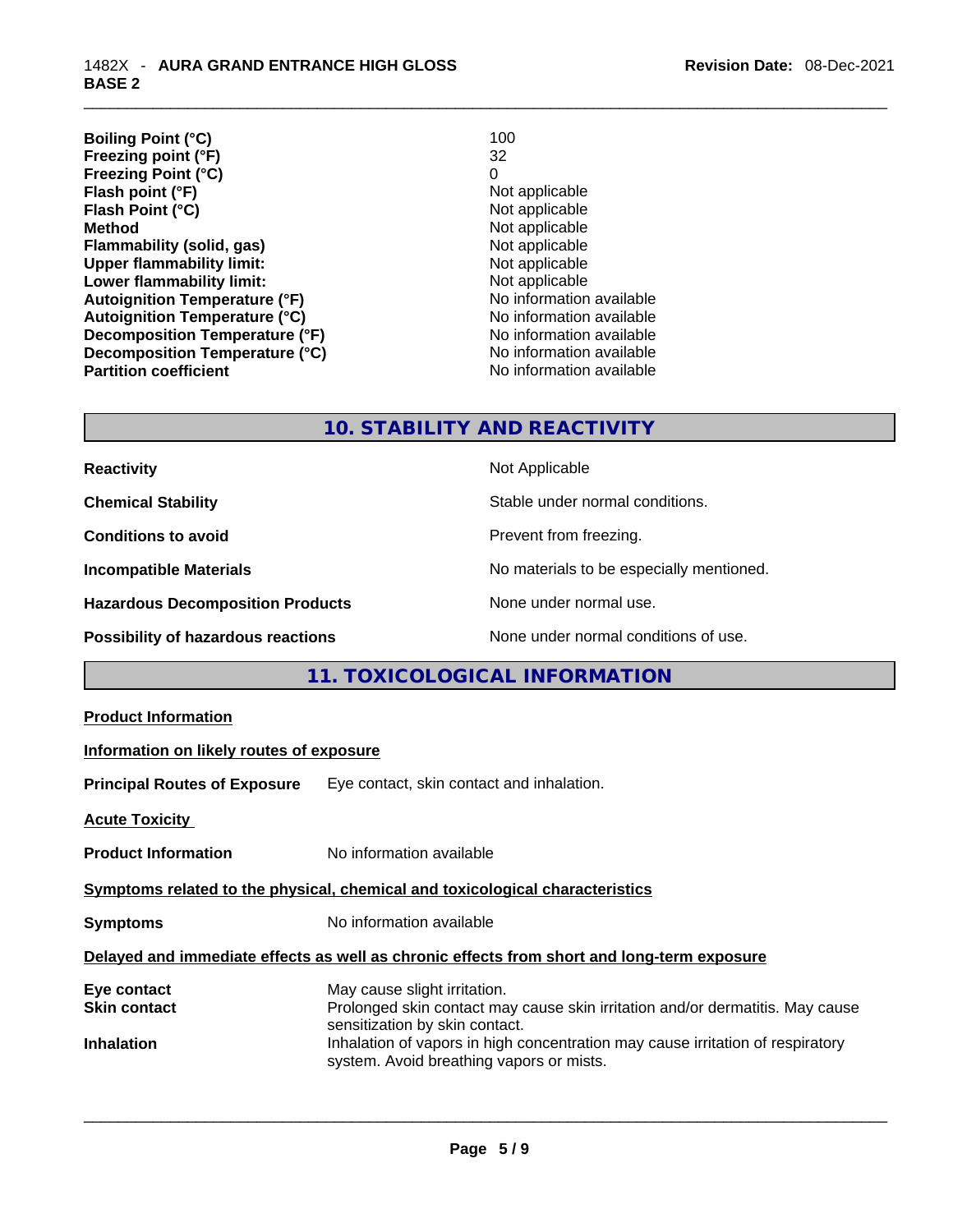| Ingestion<br><b>Sensitization</b> | Ingestion may cause gastrointestinal irritation, nausea, vomiting and diarrhea.<br>May cause an allergic skin reaction |
|-----------------------------------|------------------------------------------------------------------------------------------------------------------------|
| <b>Neurological Effects</b>       | No information available.                                                                                              |
| <b>Mutagenic Effects</b>          | No information available.                                                                                              |
| <b>Reproductive Effects</b>       | No information available.                                                                                              |
| <b>Developmental Effects</b>      | No information available.                                                                                              |
| <b>Target organ effects</b>       | No information available.                                                                                              |
| <b>STOT - single exposure</b>     | No information available.                                                                                              |
| <b>STOT - repeated exposure</b>   | No information available.                                                                                              |
| Other adverse effects             | No information available.                                                                                              |
| <b>Aspiration Hazard</b>          | No information available                                                                                               |

#### **Numerical measures of toxicity**

**The following values are calculated based on chapter 3.1 of the GHS document**

**ATEmix (oral)** 81788 mg/kg

#### **Component Information**

| Chemical name                  | Oral LD50             | Dermal LD50           | Inhalation LC50       |
|--------------------------------|-----------------------|-----------------------|-----------------------|
| Titanium dioxide               | $> 10000$ mg/kg (Rat) |                       |                       |
| 13463-67-7                     |                       |                       |                       |
| Tetramethyl-5-decyne-4,7-diol, | $>$ 500 mg/kg (Rat)   | > 1000 mg/kg (Rabbit) | $> 20$ mg/L (Rat) 1 h |
| $2,4,7,9-$                     |                       |                       |                       |
| 126-86-3                       |                       |                       |                       |

#### **Chronic Toxicity**

#### **Carcinogenicity**

*The information below indicates whether each agency has listed any ingredient as a carcinogen:.* 

| <b>Chemical name</b> | IARC                 | <b>NTP</b> | OSHA   |
|----------------------|----------------------|------------|--------|
|                      | Possible Human<br>2Β |            | Listed |
| Titanium<br>dioxide  | Carcinoɑen           |            |        |

• Although IARC has classified titanium dioxide as possibly carcinogenic to humans (2B), their summary concludes: "No significant exposure to titanium dioxide is thought to occur during the use of products in which titanium dioxide is bound to other materials, such as paint."

#### **Legend**

IARC - International Agency for Research on Cancer NTP - National Toxicity Program OSHA - Occupational Safety & Health Administration

**12. ECOLOGICAL INFORMATION** 

# **Ecotoxicity Effects**

The environmental impact of this product has not been fully investigated.

# **Product Information**

#### **Acute Toxicity to Fish**

No information available \_\_\_\_\_\_\_\_\_\_\_\_\_\_\_\_\_\_\_\_\_\_\_\_\_\_\_\_\_\_\_\_\_\_\_\_\_\_\_\_\_\_\_\_\_\_\_\_\_\_\_\_\_\_\_\_\_\_\_\_\_\_\_\_\_\_\_\_\_\_\_\_\_\_\_\_\_\_\_\_\_\_\_\_\_\_\_\_\_\_\_\_\_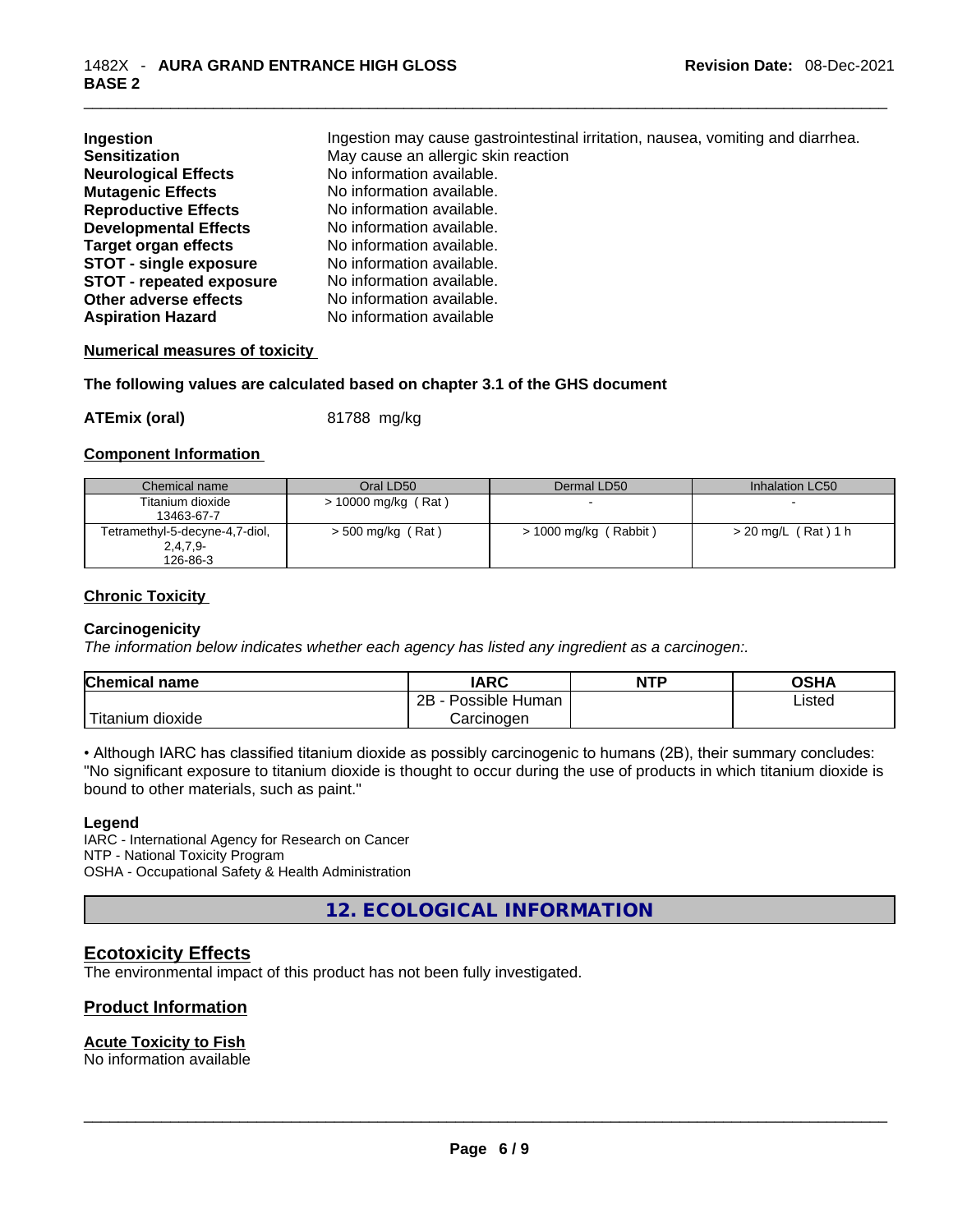# **Acute Toxicity to Aquatic Invertebrates**

No information available

#### **Acute Toxicity to Aquatic Plants**

No information available

#### **Persistence / Degradability**

No information available.

#### **Bioaccumulation**

No information available.

#### **Mobility in Environmental Media**

No information available.

#### **Ozone**

No information available

## **Component Information**

#### **Acute Toxicity to Fish**

Titanium dioxide  $LC50:$  > 1000 mg/L (Fathead Minnow - 96 hr.) Tetramethyl-5-decyne-4,7-diol, 2,4,7,9- LC50: 42 mg/L (Carp (Cyprinus carpio) - 24 hr.)

## **Acute Toxicity to Aquatic Invertebrates**

Tetramethyl-5-decyne-4,7-diol, 2,4,7,9- LC50: 91 mg/L (Daphnia magna - 48 hr.)

#### **Acute Toxicity to Aquatic Plants**

Tetramethyl-5-decyne-4,7-diol, 2,4,7,9- EC50: 82 mg/L (Algae (Selenastrum capricornutum) - 72 hrs.)

|                              | 13. DISPOSAL CONSIDERATIONS                                                                                                                                                                                               |
|------------------------------|---------------------------------------------------------------------------------------------------------------------------------------------------------------------------------------------------------------------------|
| <b>Waste Disposal Method</b> | Dispose of in accordance with federal, state, and local regulations. Local<br>requirements may vary, consult your sanitation department or state-designated<br>environmental protection agency for more disposal options. |
|                              | 14. TRANSPORT INFORMATION                                                                                                                                                                                                 |
| <b>DOT</b>                   | Not regulated                                                                                                                                                                                                             |
| ICAO / IATA                  | Not regulated                                                                                                                                                                                                             |
| IMDG / IMO                   | Not regulated                                                                                                                                                                                                             |
|                              |                                                                                                                                                                                                                           |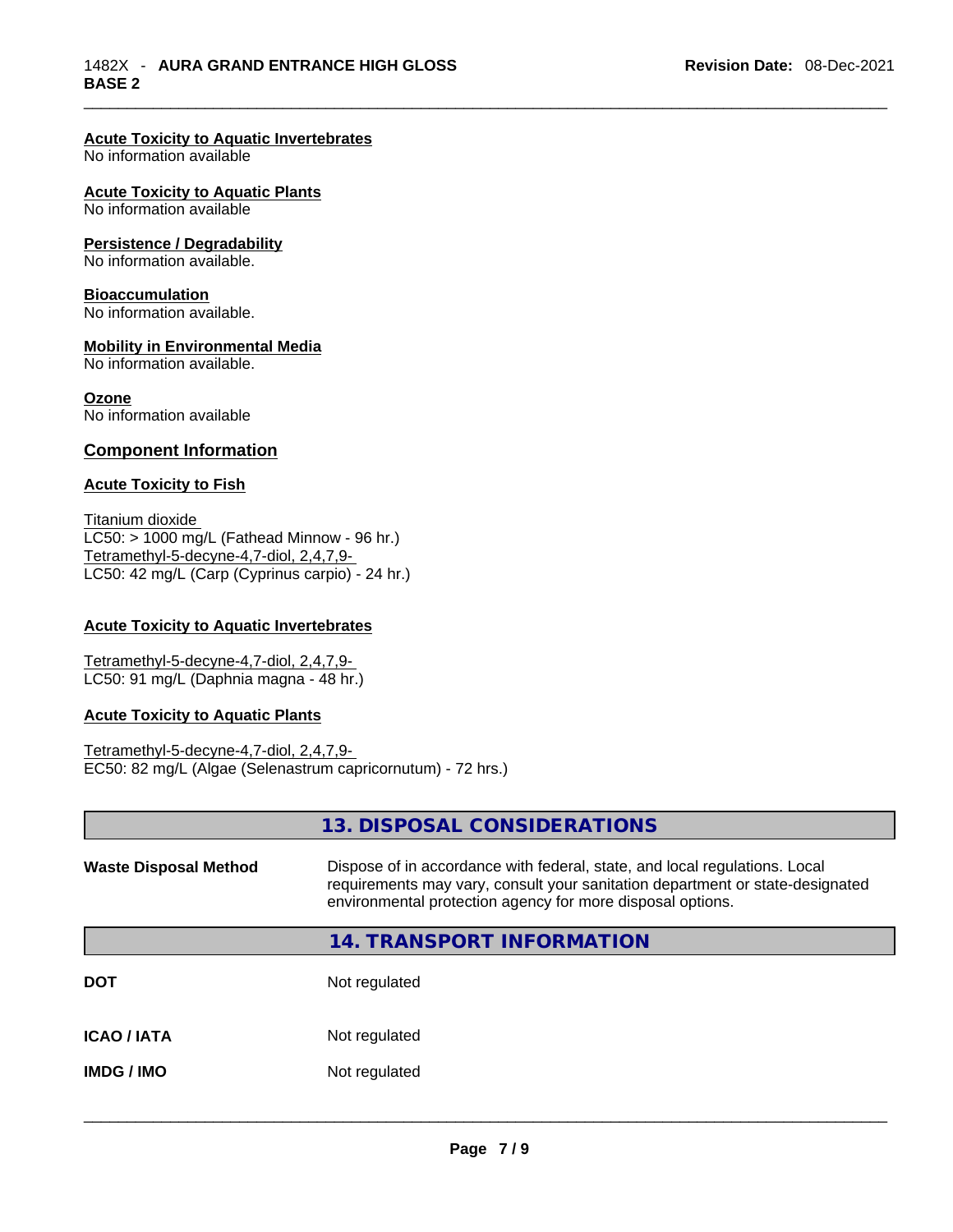# **15. REGULATORY INFORMATION**

## **International Inventories**

| <b>TSCA: United States</b> | Yes - All components are listed or exempt. |
|----------------------------|--------------------------------------------|
| <b>DSL: Canada</b>         | No - Not all of the components are listed. |
|                            | One or more component is listed on NDSL.   |

# **Federal Regulations**

#### **SARA 311/312 hazardous categorization**

| Acute health hazard               | Yes |
|-----------------------------------|-----|
| Chronic Health Hazard             | Nο  |
| Fire hazard                       | No  |
| Sudden release of pressure hazard | No. |
| Reactive Hazard                   | Nο  |

#### **SARA 313**

Section 313 of Title III of the Superfund Amendments and Reauthorization Act of 1986 (SARA). This product contains a chemical or chemicals which are subject to the reporting requirements of the Act and Title 40 of the Code of Federal Regulations, Part 372:

*None*

# **Clean Air Act,Section 112 Hazardous Air Pollutants (HAPs) (see 40 CFR 61)**

This product contains the following HAPs:

*None*

# **US State Regulations**

# **California Proposition 65**

**WARNING:** This product can expose you to chemicals including Titanium dioxide, which are known to the State of California to cause cancer, and Toluene which are known to the State of California to cause birth defects or other reproductive harm. For more information go to www.P65Warnings.ca.gov

#### **State Right-to-Know**

| rь<br>$  -$<br>---<br>11<br>юн<br>. .<br>. | w<br>אוספ | <b>Lorcov</b><br>New | нс |
|--------------------------------------------|-----------|----------------------|----|
| $- \cdot$<br><br>dioxide<br>l itanıum      |           |                      |    |

## **Legend**

X - Listed